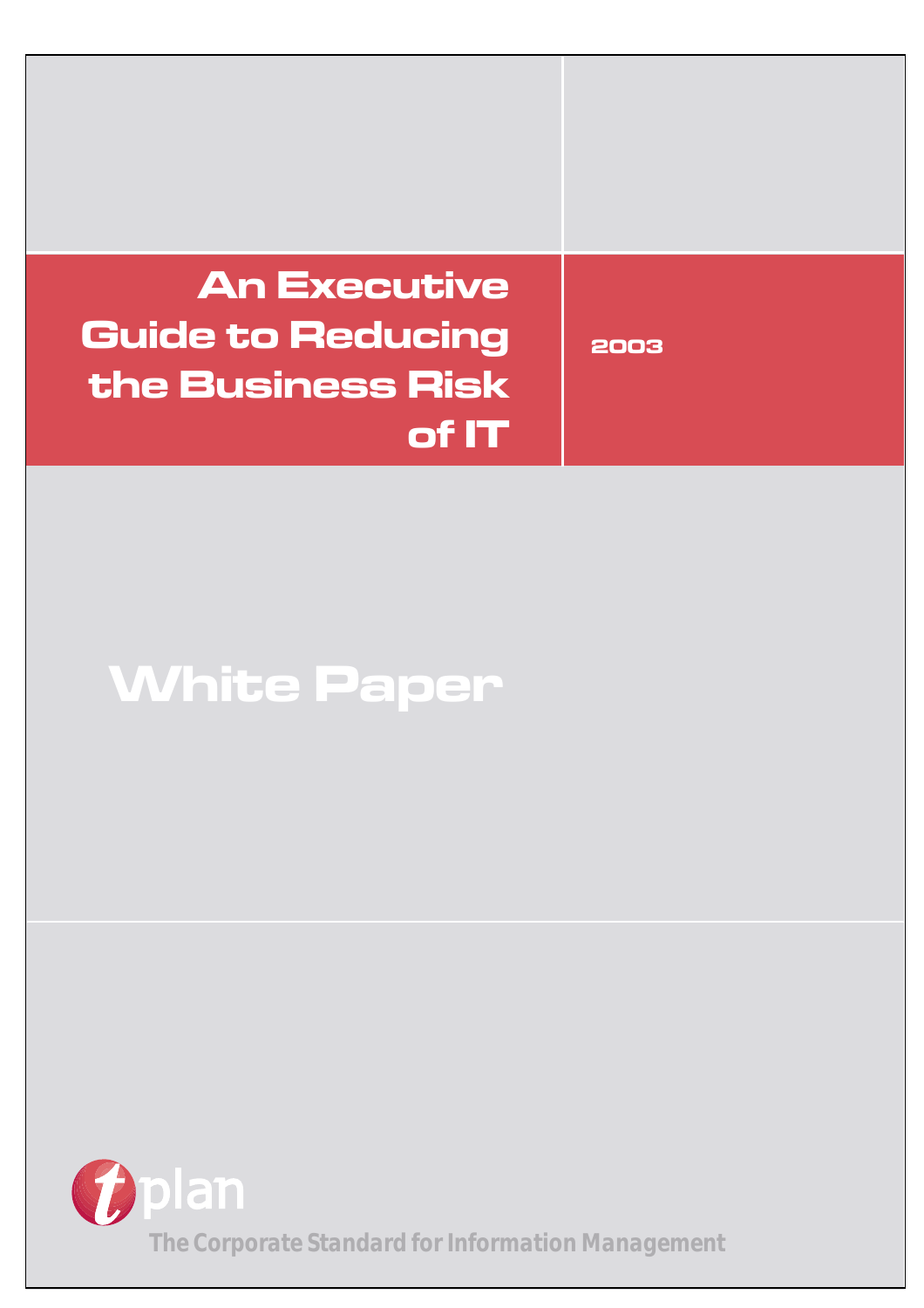# Executive Summary

This report provides a guide for executives faced with reducing the business risk associated with IT for their organisation. Significant sources of IT business risk are identified and their potential impact is explored from a variety of viewpoints; insurance, regulation, security and executive. The report provides a range of case information to demonstrate the effects of poor IT risk management, and the benefits achievable by implementing effective IT risk management practices. This report finds that the "best practice" approach adds value to IT and other business assets by:

- Enabling early identification of technical and business risks and issues
- Empowering executives with measurability, auditability and accountability food
- Improving process and service levels  $\epsilon$
- Improving stakeholder reputation  $\sim$
- Reducing exposure to business and IT risk **Lone**

As the role played by technology in achieving business goals and objectives becomes ever more critical, so too have the associated risks and potential for serious business impact. The partners, stakeholders, suppliers and customers of a company are increasingly inter-connected by this technology resulting in exposure to greater levels of business risk than ever before.

### *Studies contained in this report show that only 7 out of 25 businesses survive more than 2 years after electronic data loss*

Many software development projects frequently fail to deliver reliable and secure systems on time and within budget, threatening the crucial bond of trust developed between companies of the connected economy. Far too often these failures stem from organisations overlooking or failing to deal adequately with the business risks associated with IT.

" There are many ways to manage IT risk. However, companies that choose to ignore IT risk are, ,, in essence, choosing to accept it, and over time this will have a severe impact not only on a company's bottom line, but also on its reputation in the marketplace.

*Jamie Ross, Risk Management and Assurance Solutions, Ernst & Young. December 2000*

- In 1995, of 250,000 attacks on the US Defence Dept., 65% were successful, 400 were detected, and only 20 were reported. Seven years later, the online user base has grown exponentially, as have associated risks.
- $\epsilon$ In January 2002, after over 3,000 'back-doors' are found in IT systems and Microsoft systems are identified as higher risk by insurers, Bill Gates announces that Microsoft will shut down software production for the month of February to allow its 7,000 software developers to focus efforts on security, rather than new product features.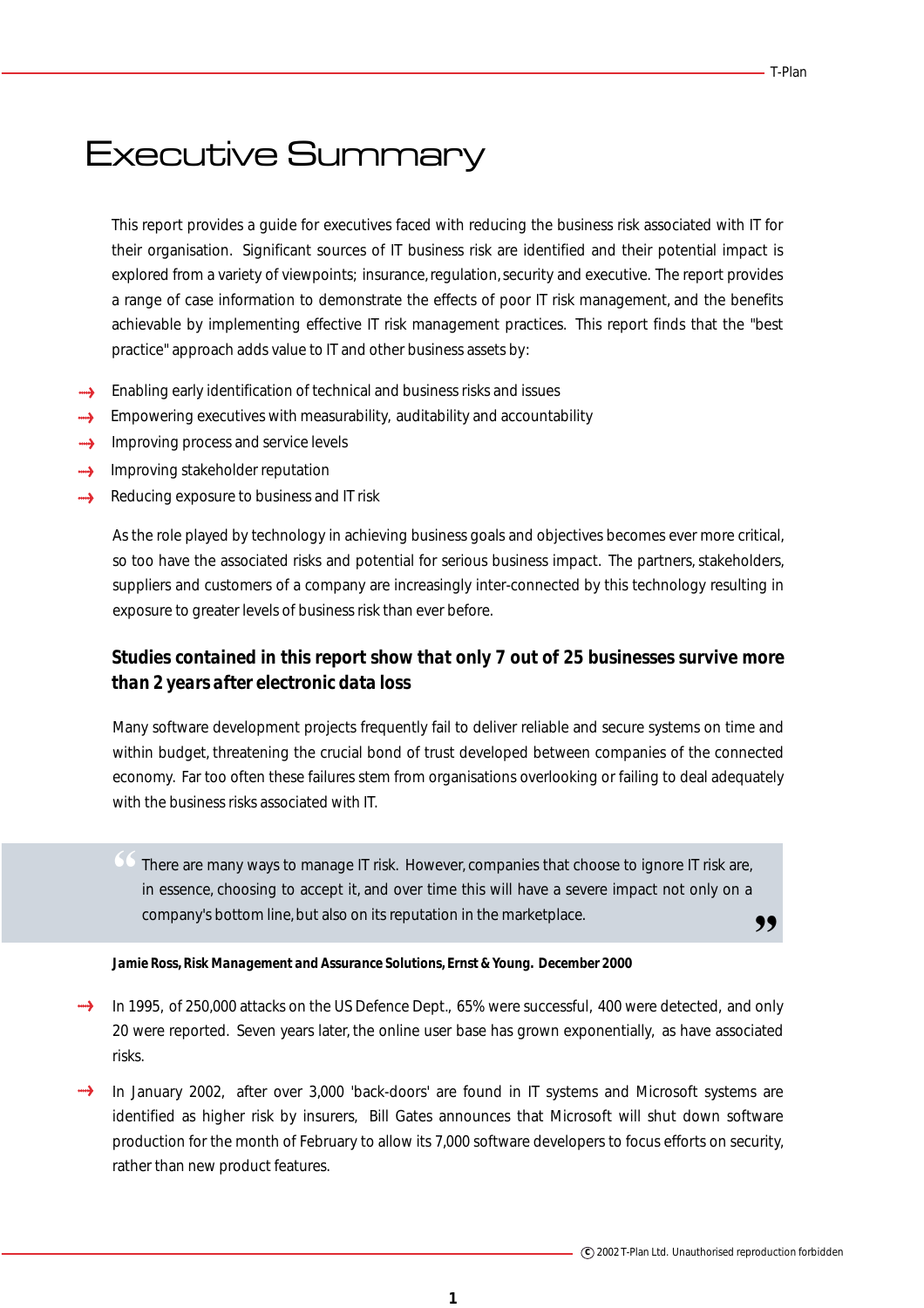# The Problem with Risk

" When the dotcom boom turned to bust late last year banks stopped trumpeting their Internet spending. But shareholders are still paying for online ventures many have tried to forget about.

,, This week Bank of Ireland became the latest to conclude that stand-alone Internet banking was unpopular with customers. It folded its F Sharp offshore web bank back into its mainstream operations, at a cost of several million pounds.

#### *Financial Times, October 24, 2001*

The business risks associated with IT are large, expensive and frequently overlooked. As the business world moves ever closer to total reliance on IT, these risks are increasing at an accelerated rate.

Whether due to failure to maintain web site security from outside intrusions or to ensure the privacy of the data provided from their various stakeholders (shareholders, personnel, business partners and consumers), IT risk is becoming one of the most critical and overlooked elements in today's constantly changing global economy. Over recent years companies that have failed to effectively manage IT risk issues have experienced severe damage to their reputations, especially with consumers, and have seen a negative or disasterous impact to the bottom line, balance sheet and market valuation.

- Researchers McGladrey and Pullen estimate that 43% of businesses who lose electronically held data never re-open, and 29% close within two years. *Source: SafeOnline.com*
- 100% of business applications and systems software have been found to have errors, vulnerabilities and  $\mathcal{L}_{\text{core}}$ security risks

Email has become the most common carrier of a variety of IT risks. It can be used to plant a virus in a system, to plant 'spy-ware', or even to block or crash an entire web site via a mass Denial Of Service attack. Email also creates internally generated risk, allowing personnel to easily release information about the business or even its customers that may be highly sensitive, which creates a raft of Data Protection and litigation risks.

#### **According to research from the UK Department of Trade and Industry (DTI) 88% of UK businesses use email, which means 88% of UK businesses are exposed to high risks.**

According to the "Changing the way we work" study published in July 2001, sponsored by Intel and carried out by Benchmark Research Ltd;

- $\rightarrow$  Most people (87%) agree that the business functions will become increasingly engaged in IT strategy in general during the future
- This involvement includes both a greater board room focus (83%) and a more significant role for the Finance function (74%)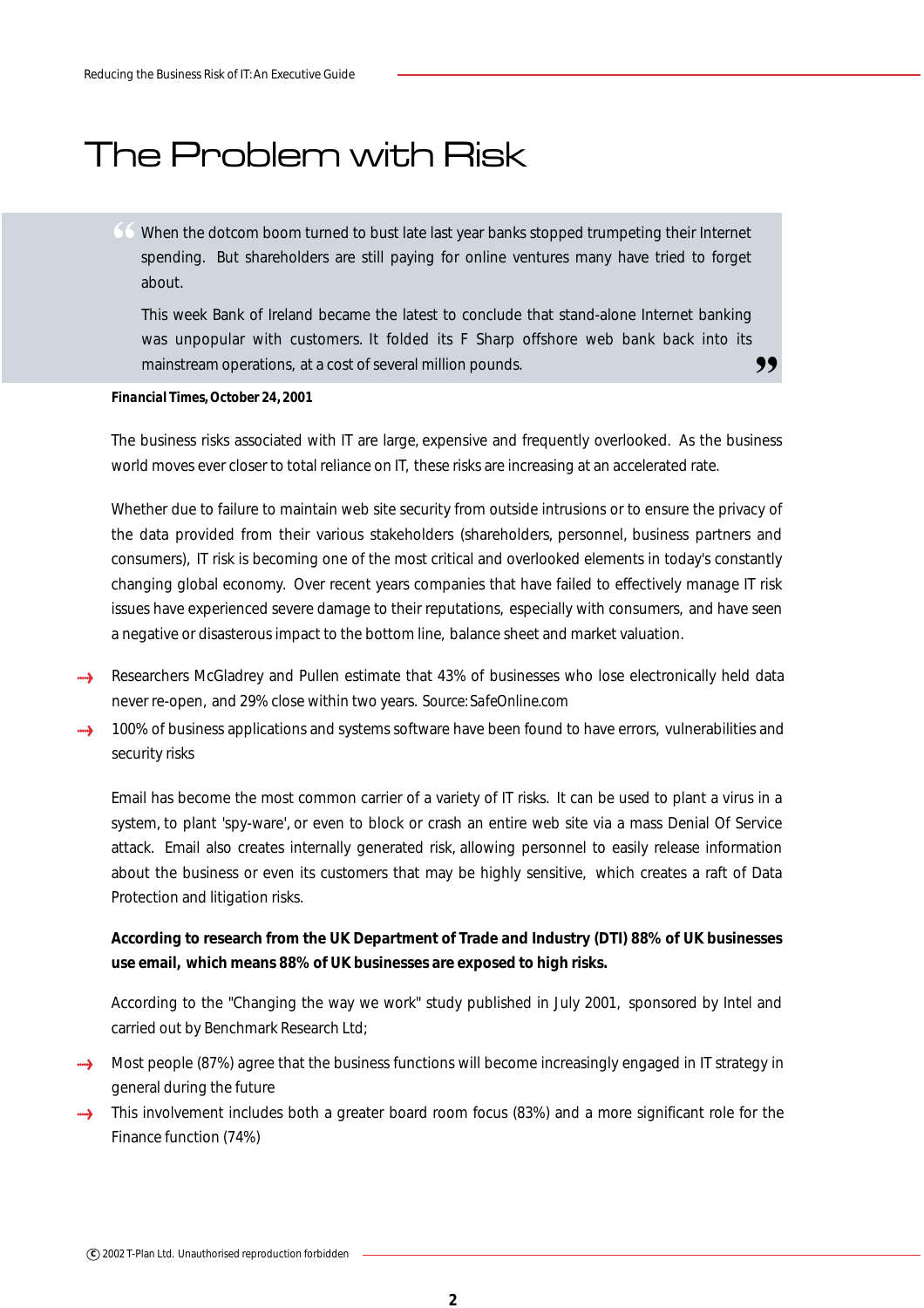# Business Risk of IT: The Insurers View

The insurance industry broadly defines IT risks as the risks associated with the use of computers, networks, the Internet and email. The generic term is Digital Risk. According to specialist insurers these digital risks are not covered under standard policies because:

- Standard policies usually only cover tangible property, such as hardware, or at best software products, but frequently exclude data - the memory and identity of modern organisations
- Standard policies are usually restricted by geographical area, the Internet and email are global and therefore often excluded
- Since Y2K, many standard policies now exclude digital risk  $rac{1}{2}$

Despite the wide publicity and high profile attached to the business and digital risks associated with the Y2K 'bug', many organisations still support practices that fall short of minimum recommendations.

### *In 2000 Benchmark Research Ltd carried out a survey of UK businesses and found that four out of ten did not plan to test their IT projects before launch.*

In the past, when IT users were almost exclusively internal personnel, the risks associated with IT error or failure could be controlled to a lesser or greater degree. However, with the advent of the Internet the user can now be anyone who interacts with the organisation, and risks can be passed from one organisation to another globally - and to their respective customers - increasing litigation risk exponentially in seconds.

With increasing regulation across many industries, executives must now consider risk in terms of business, professional and personal liabilities.

" All companies with a significant web presence should consider taking out cyberliability insurance or trying to extend their business interuption policies," says Richard Lister, a partner at international law firm Freshfields Brukhaus Deringer.

"Companies need to check the small print of computer policies, though. Some do not cover business interuption and only insure against the physical replacement of computers and software.

,,

*Financial Times, September 3, 2001*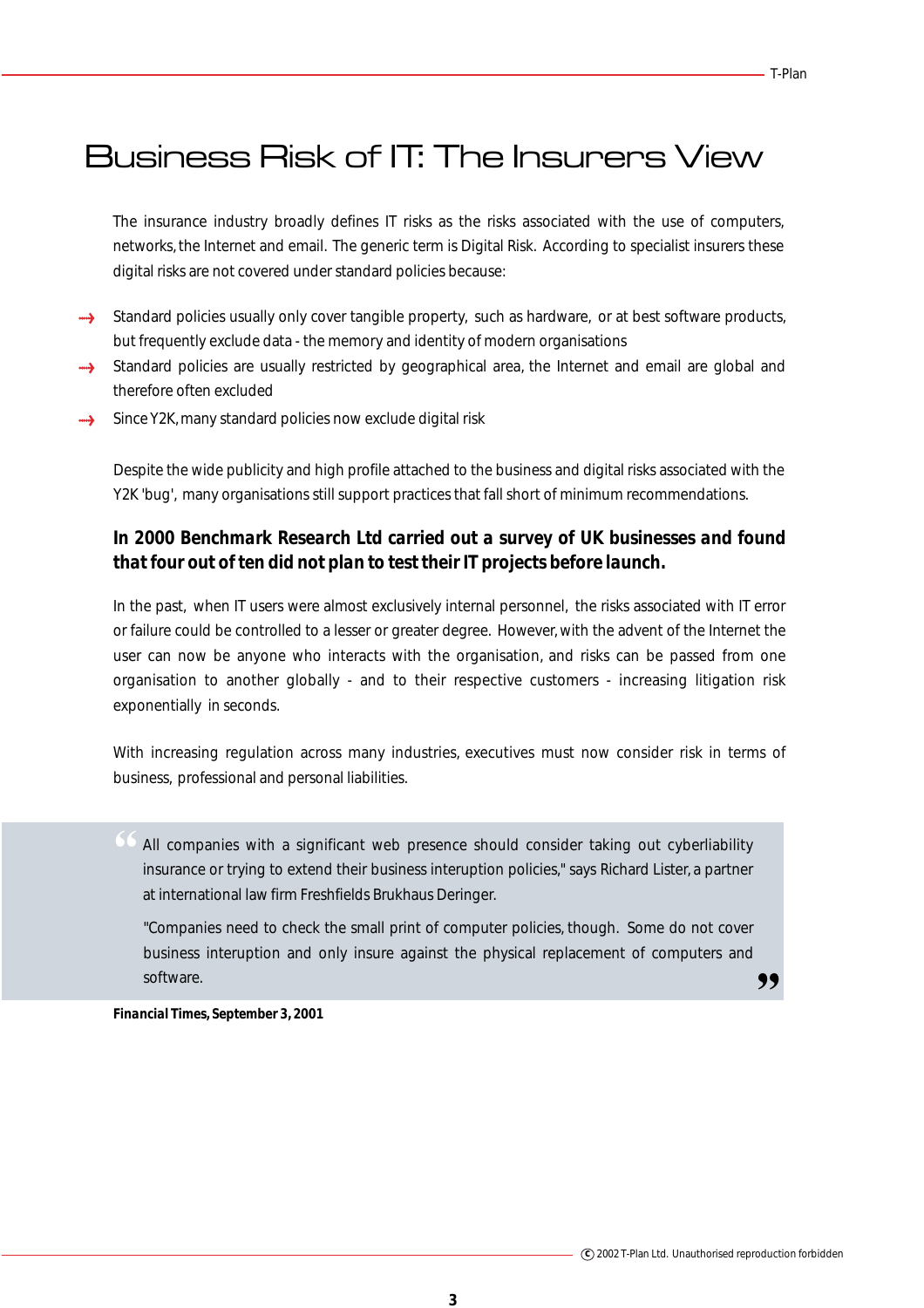# Business Risk of IT: The Regulatory View

In 1999 the Turnbull Report was published by the Institute of Chartered Accountants in England and Wales (ICAEW). The Report advises that a company's operational risk should be treated equally as serious as financial risks, and ultimately should be regulated.

The Turnbull Report is targeted at publicly quoted companies with the aim of improving reporting for investors to more accurately assess operational business risk. However, it's findings show that adoption of formal controls can improve the way an organisation does business in a number of ways:

- $\rightarrow$  Influence change control
- Enable asset exploitation
- $\rightarrow$  Quantify quality problems
- Regulate project management **food**
- Improve process and service levels المسمد

While the Turnbull Report points to many factors that influence operational risks, it concludes that by far the largest single contributor to increased risk is the implementation of IT projects.

The problem will often boil down to lack of time, budget and/or personnel to complete all the tests required for a system to be fully validated. This is the case in almost all IT projects as possible scenarios are often not identified, let alone tested.

- It is unachievable to test IT systems exhaustively in a finite time, with limited resource and limited budget
- It is impossible to assess risk without identifying and defining the threats from

This creates a situation where it must be decided what and when to test, and what to leave out of testing. Often the decision is taken based on instinct, occasionally by setting basic criteria, and rarely by assessing the risk involved.

According to RiskCenter.com, risk can often be indicated by uncertainty about a situation. Risk is the possibility of loss, damage, or any undesirable event.

" Cambridge University will on Friday publish a damning report on a computer system forecast to cost £4.3m (\$6.2m) that was an "unmitigated disaster" when it went live.

Two seperate but equally scathing reports outline the problems with CAPSA, which was so bad that the integrity of the university's accounting system was in doubt and its legal responsibilities were placed at significant risk.

,, When implementation began, a failure to sort out who did what "contributed to a nose dive in morale which was, in any case, not high to start with.

*Financial Times, Friday November 2, 2001*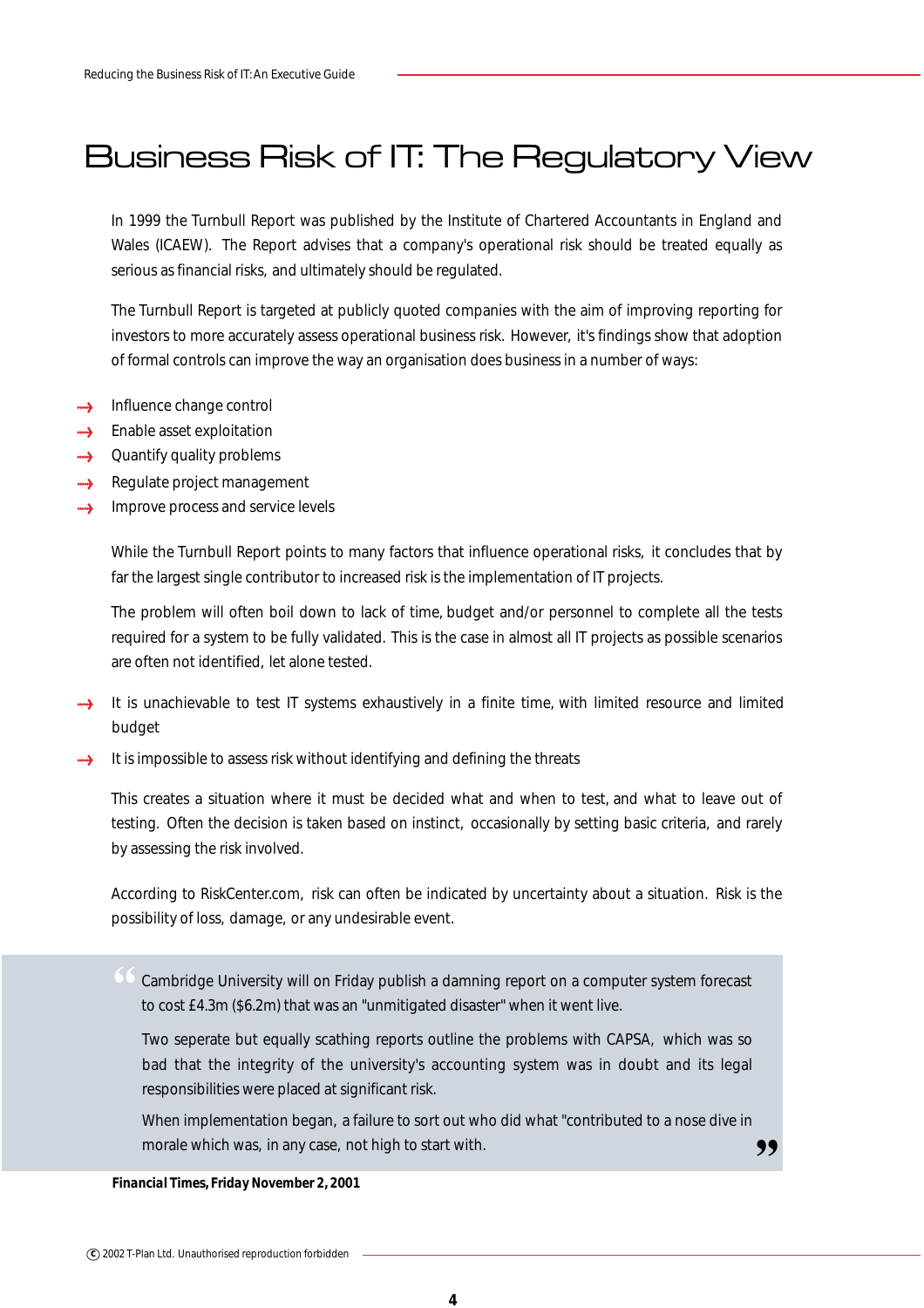,,

# Business Risk of IT: The Security View

When considering business risks associated with IT, most executives will immediately think of security and the risk of unauthorised intrusion.

With ever-greater access to systems via communications networks, and over 3,000 'back-doors' into the most popular systems (Microsoft, Unix, Linux), executives have much to be concerned about.

With around 90% of computers using Microsoft operating systems and software, most without knowledge of 'patch' fixes for bugs and 'back-doors', the global propagation of viruses and hacking utilities is staggeringly fast.

" It is clear that the quality of software design and testing in the past does not measure up to the needs of the present or the future. I challenge the leaders in the software industry, especially in the wake of the physical attacks on this nation, to establish new standards of software quality, as well as effective methods to reduce the impact of current vulnerabilities.

#### *John Gilligan, USAF Deputy CIO, 2001*

Despite many well-publicised virus and hacker attacks over recent years, most organisations appear to have adopted the Ostrich (AKA: head-in-sand) methodology for dealing with the problem.

- $\rightarrow$  60% of organisations have suffered a security breach in the past 2 years
- Only 14% of organisations have a formal IT security policy
- The cost of a single security breach could be over £100,000 (source: Information Security Breaches  $\epsilon$ Survey)
- Fraud in online transactions is 12 times higher than it is in the physical world (source: Gartner Group Survey)

However, security can be a much greater threat internally. In the pre-Internet years, it was widely publicised and accepted that circa 80% of security risk came from internal threats; poor procedures, poor systems, poor physical security and disgruntled or criminal personnel.

There is significant evidence to suggest that this threat ratio between internal (80%) and external (20%) security breach has been reversed by the online revolution.

According to research from the IT insurance industry, 32% of risk stems from employee error. With no guarantee of recovery and the growth of risks from the online world, the range of threats and liabilities are thousands of times greater than at any other time in business history.

**5**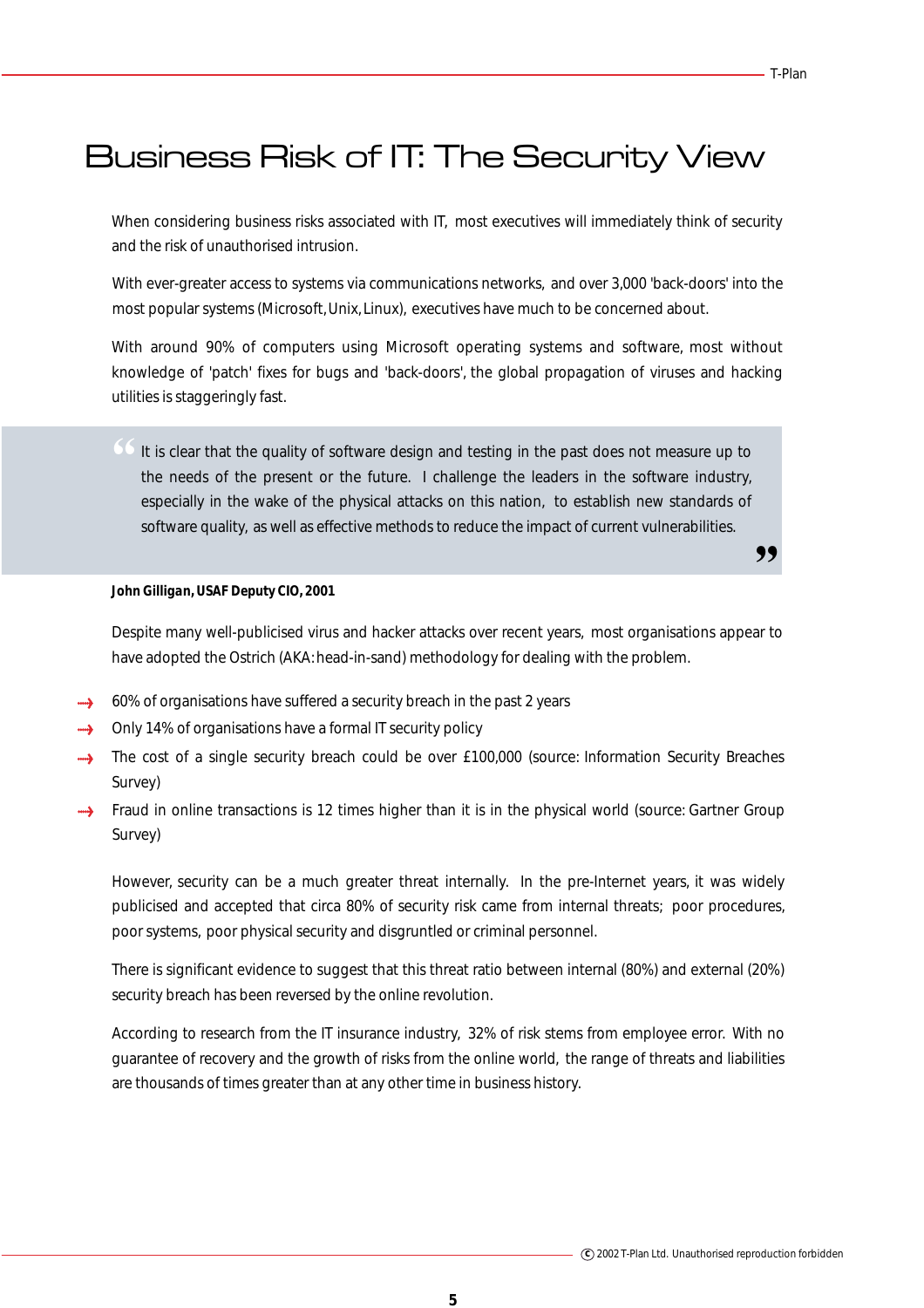# Business Risk of IT: The Executive View

Understanding the risks associated with carrying on business in the technical age is becoming a crucial skill in business survival and growth.

As can be seen from high IT related business failure rates, what may at first appear a good business proposition can quickly turn into a significant business risk and cost liability.

### *Executives must focus on ensuring that the tools and systems developed to support corporate strategy are fit for purpose, reliable, and secure.*

For most organisations it will be 'small bore' problems that impact the business, increasing risk, or turning risk into reality. These are the most common problems to affect most IT projects within an enterprise.

These relatively small problems are characterised as hard to find, but easy to fix. Correction of these problems is therefore expensive due to the effort involved in finding them. The costs of correction can be further compounded as the correction itself can cause another seemingly unrelated problem to occur.

### *In order to answer the question "When is the system ready to go live?", executives must be able to assess the risks associated with launching a system in any given state.*

In the Internet age, new business initiatives, or simply updated systems, can cause corporate mayhem while random attacks can create instant business disasters on a global scale, destroying shareholder value and undermining entire industries.

Increasingly management is exposed to professional and personal risk as the world in general becomes ever more litigious.

### *Management require a clear, pragmatic, and proven approach to risk reduction to 'Insure and Assure' business, project and personal success.*

" Trading in stock index futures and other derivatives on the Tokyo Stock Exchange (TSE) will return to normal on Tuesday, as a glitch in the computer system that suspended trading on Monday has been repaired, TSE officials said.

The TSE suspended trading in all five types of derivatives - stock index futures and options, stock certificate options, bond futures and bond futures options - when a computer problem disabled telecommunications between the bourse and 204 financial institutions including banks and brokerages. The bourse became aware of the problem shortly after 7 a.m.

,, Only 3,788 trading units took place on the September Tokyo Stock Price Index (TOPIX) futures contract Monday, although its final trading day is Thursday. The number is less than half the usual trades conducted before a final day.

#### *September 10th 2001, Kyodo News via Comtex*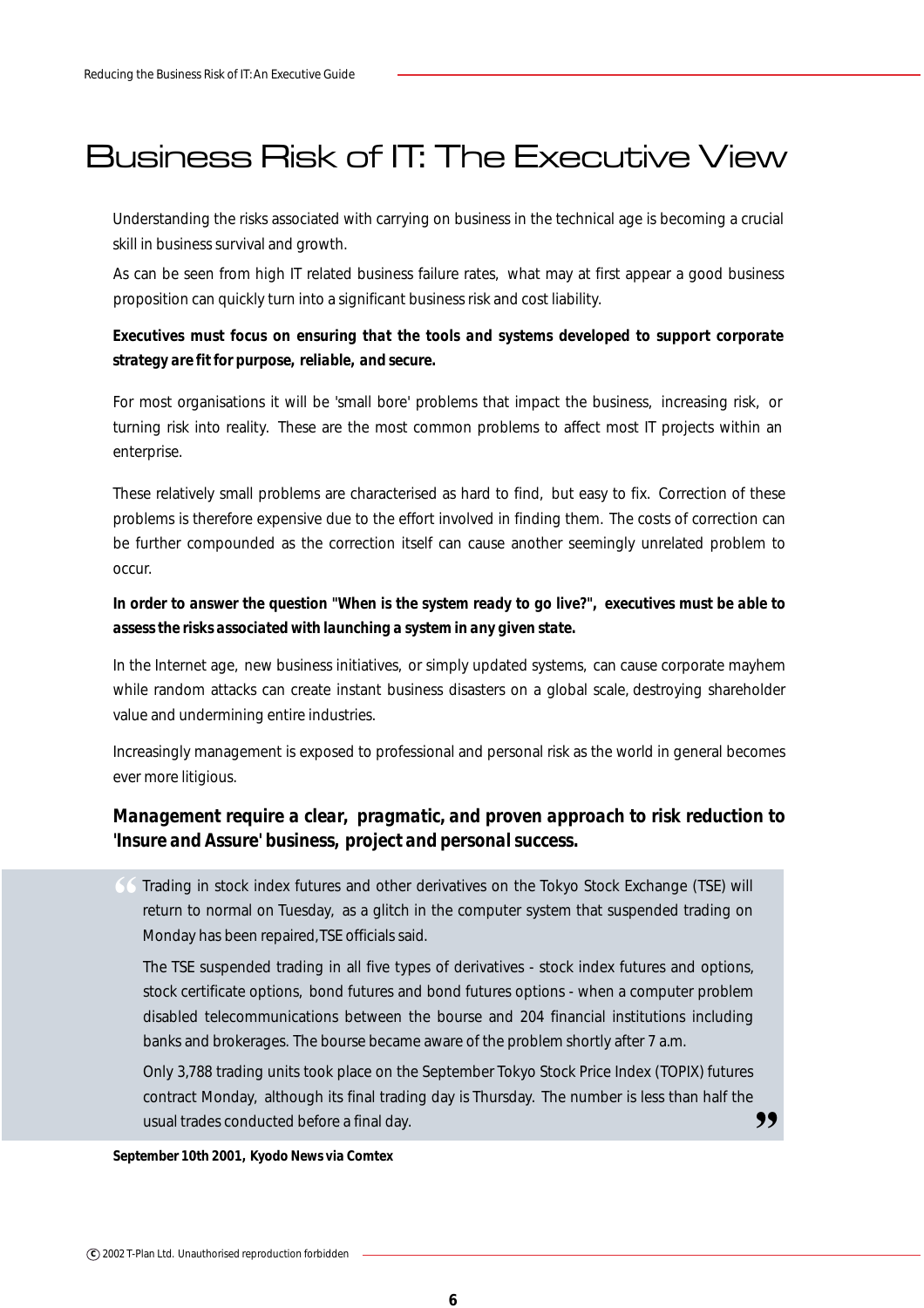# How can risks be defined?

When assessing risk it is important to keep in mind:

- Where is the risk? **Loon**
- What are the threats?
- When are the threats applicable? **Loose**
- Who is affected by the threats?  $\mathcal{L}_{\text{onon}}$

In order to assess if a system has an acceptable level of risk prior to launch, the exit (acceptance) criteria must first be established for the system. As anyone who has commissioned or managed an IT project will know, this is much easier said than done.

As established earlier, no system is ever 100% defect free on launch. The purpose of testing is to find these defects in order that they can be corrected. However, if testing is applied at the end of the development cycle many problems can be 'built into the system' that will need to be found and corrected.

### *Finding problems after development is a high risk, costly and time-consuming strategy. In contrast, faults found early in the testing process are the least costly to correct, generally under 20% of the cost of correcting the same error post implementation.*

As demonstrated by the practices and methods first developed by Demming; to control and reduce risk while managing cost requires that quality assurance - testing - be applied at the earliest possible stage. The Demming 'quality circle' methodology requires that each 'component' meet its quality criteria prior to that component being released to the next phase.

Software testing and risk control is much the same, but with the added complexity of significant and/or frequent change to either the component specification, the system specification, and even the requirements. Change can be driven by new regulation being announced part way through development, changes in business environment, client/user demands, and by advances or limitations in the technology itself. The biggest influence on IT strategy and change is sales and marketing.



#### **"Influence of different job functions on e-business strategy" - Benchmark Research Ltd**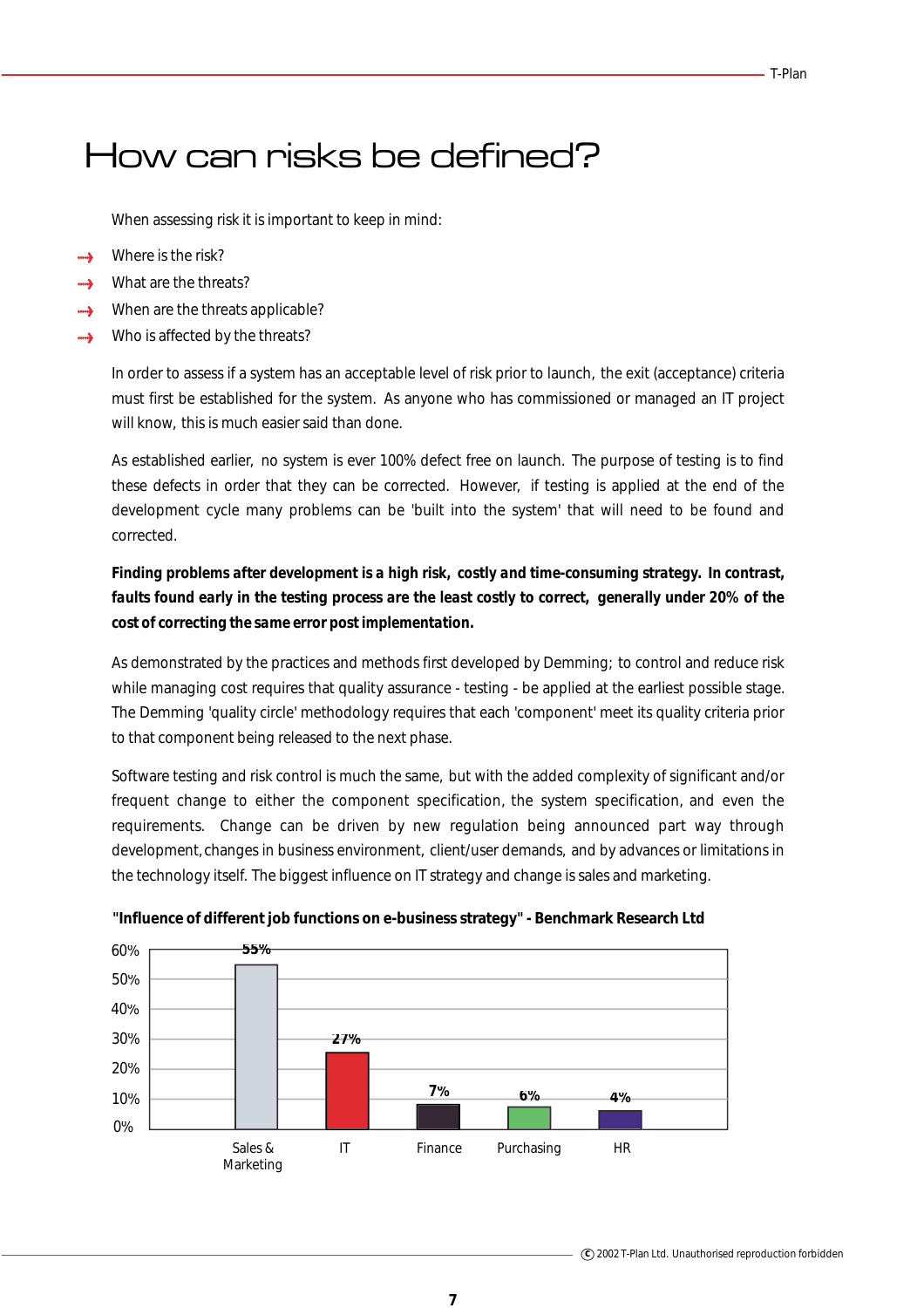# How can risks be defined?

It is logical that IT change is largely driven by customer facing functions. A major element of IT today is e-Business, which deals with customer communications and marketing. However, these business functions are often the most exposed to change. New methods of packaging and promoting the business, new services, customer support, even production changes can be driven from sales and marketing via customer complaint or request.

### *The fact that business requirements, which impact and drive IT specifications, are often subject to change increases risk for business executives and IT project managers.*

The 'fixed' nature of the Demming method therefore does not apply so well to IT and business quality control as a method of risk reduction. Flexibility is needed to facilitate, control and maximise required changes for the benefit of the business.

### *In order to control quality and reduce risk, while maintaining flexibility, an organisation must be able to track the impact of change as the project progresses.*

This means that the quality control applied to the component must be linked to the quality control applied to the entire system, specifically linking to the requirements, and must cope with either topdown or bottom-up drivers.

A significant proportion of risk can be avoided by management pro-actively planning for and dealing with threats, rather than fire-fighting problems as they occur. In order to achieve successful business IT risk control, management needs to adopt and/or adapt a proven holistic measurement program, and implement the tools to support and deliver the benefits it enables;

- Unambiguous communication throughout the organisation and its IT resources (internal/external)
- Early identification of technical or business risks and issues **Loons**
- Impact analysis and trade-off comparisons of business decisions f....
- Tracking and audit of processes, projects, and products against business objectives form
- Business case justification and validation with quantifiable data .....

### **An example of the Risk side of the "V" model** *(see end of report for full details of "V" model)*



*V Model Schematic, Copyright (C) 2002, T-Plan Ltd*

By allocating business risk to each functional area of the system, or component within the system, project managers can prioritise testing effort in proportion to the associated risk. In this way risks can be defined, measured, monitored, controlled and reduced to acceptable levels.

Appreciating the methods outlined here is a beginning, implementing them without the use of field-proven tools is expensive and operationally unachievable for most organisations.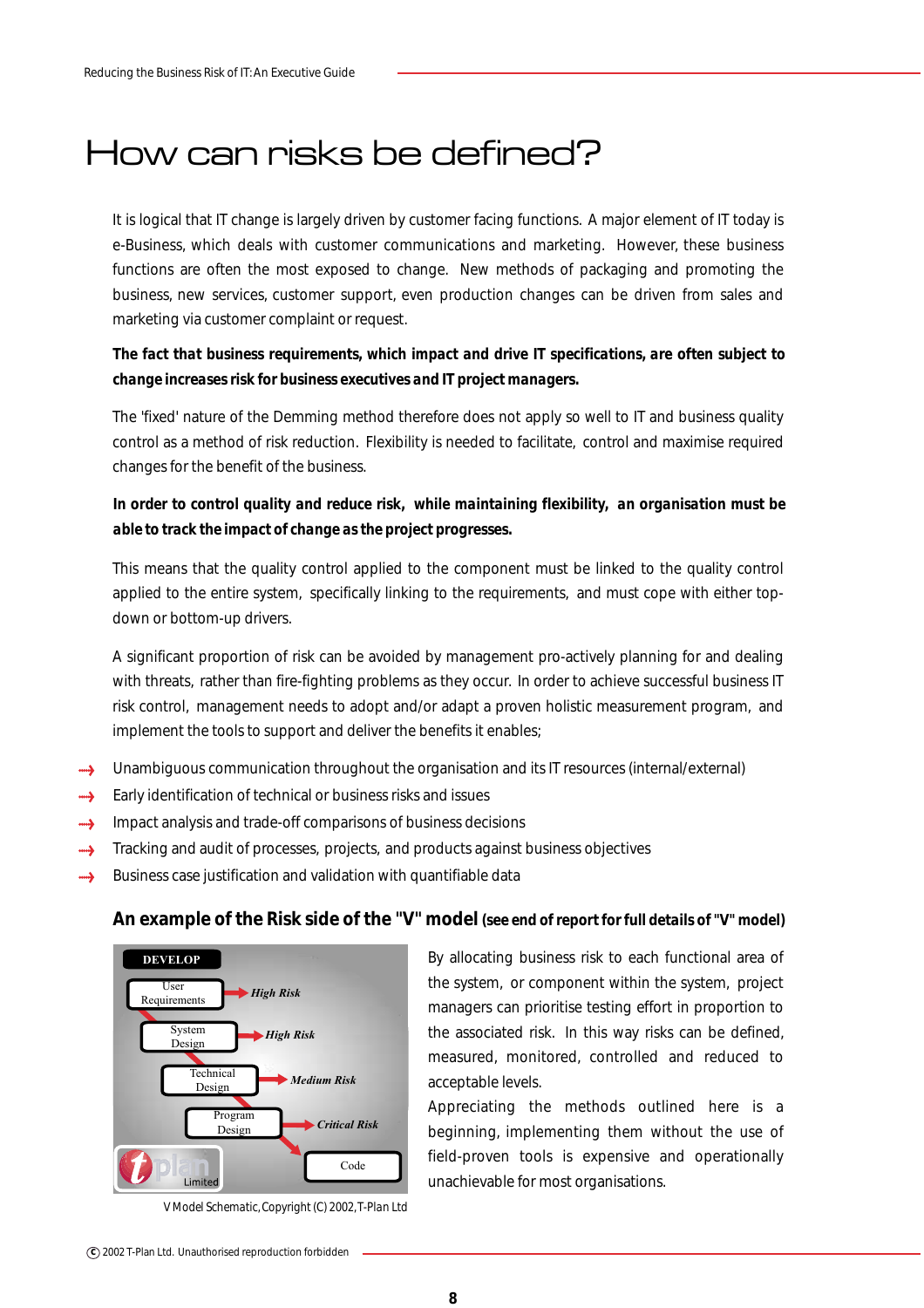### Good Process Management Accommodates Change

By applying structure and control to IT, the data it holds and the processes it supports, management can identify, value, leverage and communicate with stakeholders based on accurate assessment of valuable business assets.

- Identify and quantify business risks
- Accurately assess the impact of change on business assets الأددد
- $\rightarrow$  Capture and leverage business knowledge and IP
- Measure and audit IT and business process performance  $\longleftrightarrow$

" 99 For quoted companies, bridging the gap between balance sheet net assets and stock market value would be an extremely useful expansion of shareholder information. Simply identifying unrecorded intangible assets and indicating their value would be a major step in the right direction.

*John Coombe, Finance Director, GlaxoWellcome. June 2000*

### Process Management Tools

Process management tools that focus on IT have largely grown out of the software quality assurance and software testing industries. Given their focus on processes for test, audit, validation and compliance, it is not surprising these industries are leading the way with process management tools.

There are few process management tools that do not lock the business into a range of 'sub-tools' and services that are integrated and supplied from a single organisation, or its approved 'agent'. It can be argued that a single source supplier has benefits. However, it can also be argued that the business will not always get the best 'sub-tools' or services for the job.

Ovum, the independent research group specialising in analysis of IT quality assurance tools and processes, stress the importance of linking business requirements and process to the QA and testing of IT systems. Yet many of the QA process management tools focus on IT and stop short of business requirements.

What is required is a process management tool that is flexible, accommodating other processes and tools, while being structured and consistent with best practice recommendations.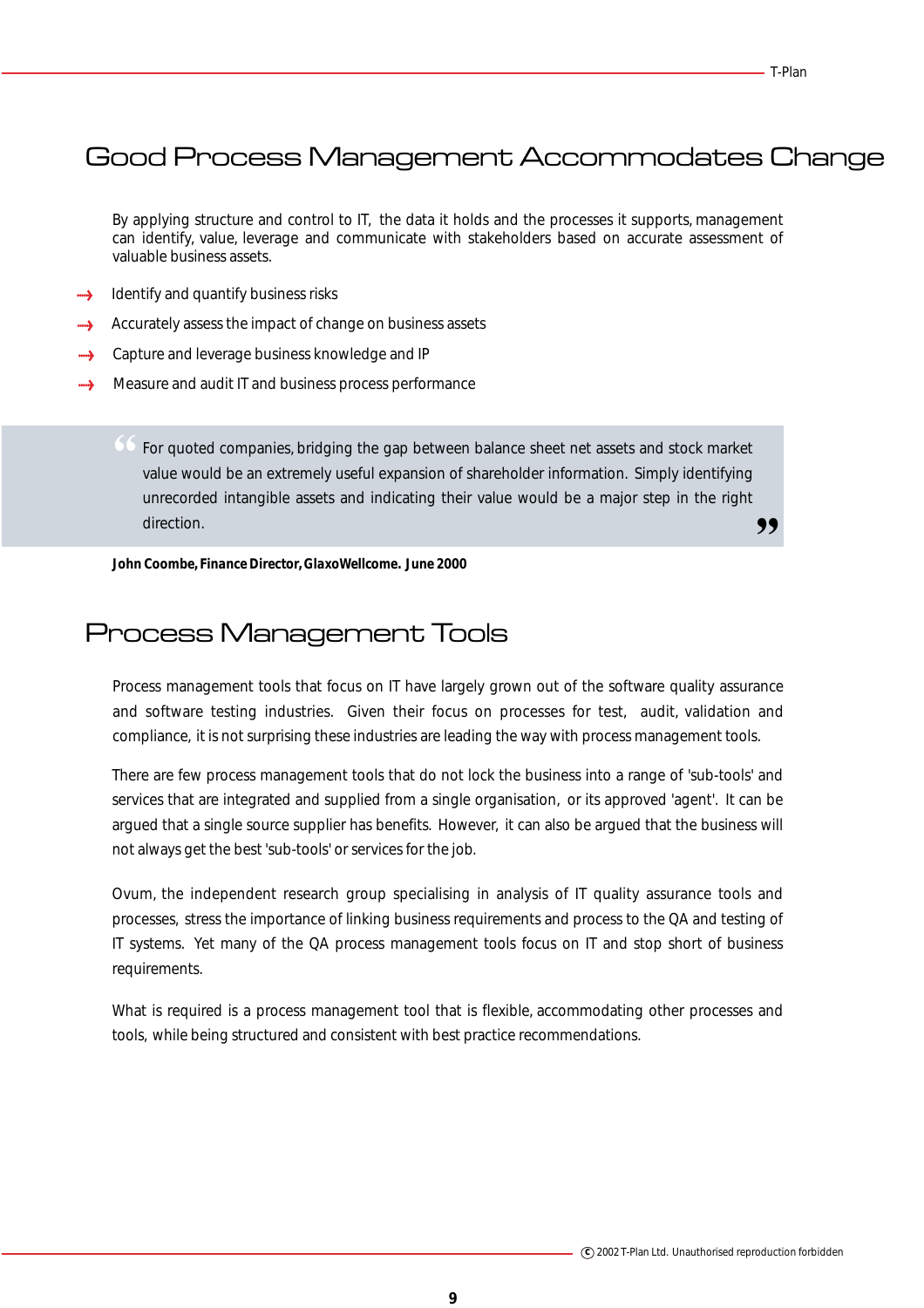# Case Study - Telstra

PlanIT is the Australian distributor of the T-Plan suite of products. The following case study outlines the rationale behind Telstra's decision to acquire T-Plan from PlanIT, the method by which the product was implemented and the benefits that have been realised. Telstra granted PlanIT permission for the public use of this Client Story in January 2001.

With an increasing reliance on technological solutions, Telstra implemented T-Plan to assist with the effective management of their testing within certain projects. T-Plan was chosen because it was able to store and support traceability of business requirements, rules and test cases for all stages of testing and the test teams and was considered to be the best product fit to automate the preferred Telstra testing methodology. The introduction of T-Plan also demonstrated appreciable cost savings on the testing effort.

" T-Plan is a great asset and adds value from a management point of view. The tool's greatest value is the fact that it provides traceability back to requirements.

,,

*Murray Ranking, Testing Manager, Telstra OnAir*

#### **Key Benefits**

- Faster 'Time to Market' re-usable test cases improved testing productivity by up to 30%
- Demonstrated considerable cost savings on the testing effort and resource requirements form
- Improved quality of the product released through the use of a standardised structured approach to **boom** testing
- Able to support ALL levels of testing from Unit and String through to Business Process  $\mathcal{L}_{\text{conv}}$
- Able to support differing project types from client server through to web and e-commerce ......
- Scalability able to support single user projects through to multiple user projects  $\longrightarrow$
- Provides management with quantitative data on which to make critical project management decisions .....

With competition steadily on the increase, the Telstra OnAir Business Unit determined to focus on key growth opportunities in mobile telecommunications such as; expanding digital GSM coverage MobileNet, introducing innovative products and services such as data and information services MessageBank, Easycall, Call Waiting, Call Forward and rolling out the CDMA mobile network.

Expanding technology requirements to underpin this growth were key and the testing of these technological developments became an imperative. In October 1997 the MICA Project, a part of the OnAir Business Unit determined a requirement for a Test Management tool to enable them to increase the speed, efficiency and quality of their testing effort. After an extensive tool selection and evaluation process they implemented T-Plan, which they subsequently used to plan, document and manage all aspects of the software testing process.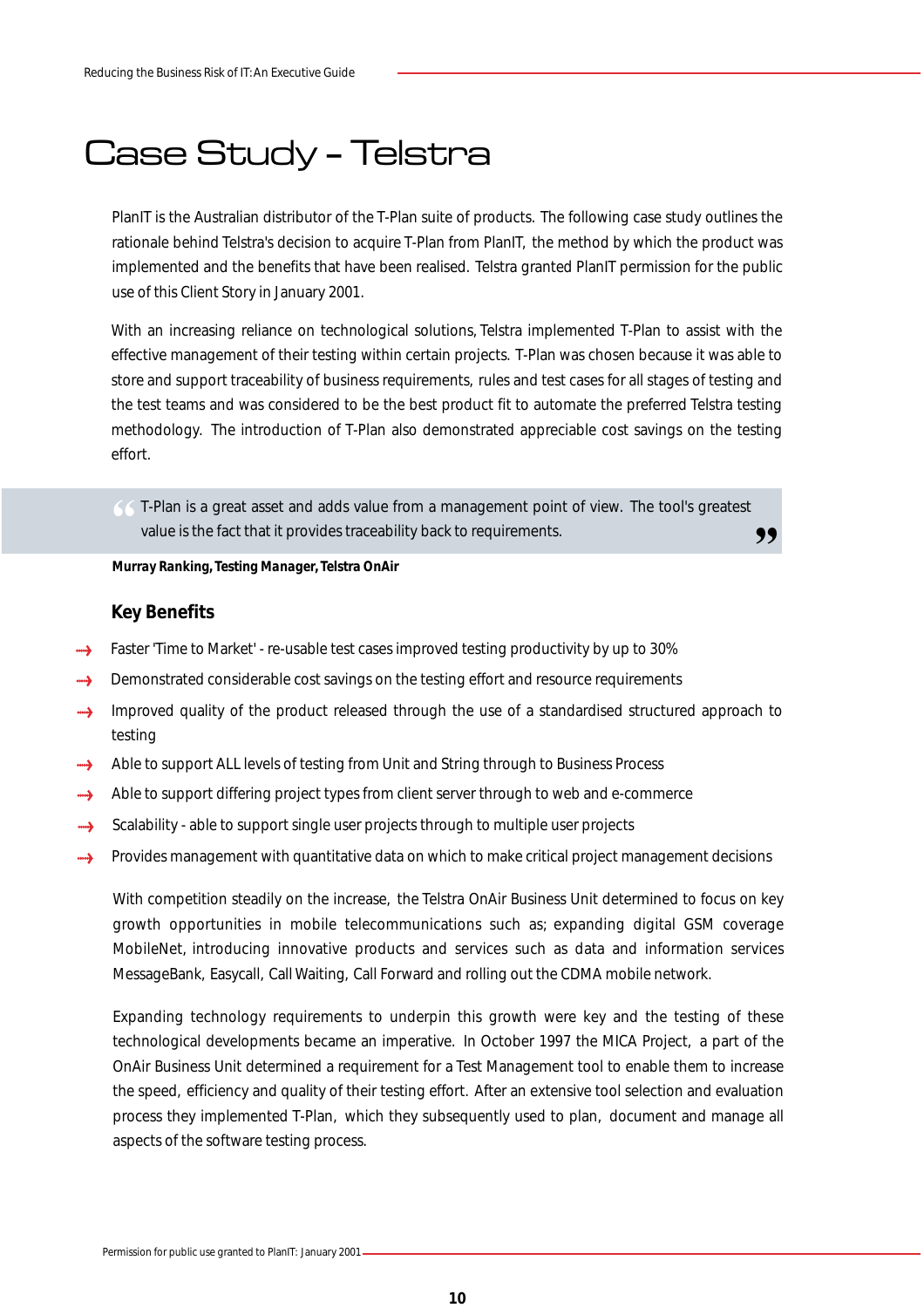# Case Study - Telstra

T-Plan is a Test Planning, Design and Process Management tool which supports a structured requirements based approach to testing. It is utilised during test analysis, design, scheduling and execution phases for all levels of testing from Unit & String through to Application and Business Process Testing. T-Plan was chosen by Telstra for a number of reasons:

- Ability to store and support traceability of business requirements, rules and test cases for the test teams
- Test analysts could use T-Plan at the start of the development lifecycle during static testing of user requirement documentation
- $\rightarrow$  T-Plan can be applied to producing tests at all levels of a system development; acceptance tests, system tests, integration tests, module tests and unit tests
- T-Plan could provide a return on investment through demonstrating considerable cost savings  $rac{1}{2}$

" T-Plan fully supports a structured approach to test planning and design, it has actually helped " us to consolidate process improvements introduced to a number of projects.

#### *Daniel Tour, Team Leader, Test Consultancy Team, BP&I*

The implementation of T-Plan added such significant value to the project that a decision was taken to roll-out the T-Plan method and tool across other Customer Partnership Units. T-Plan is now the Standard Operating Equipment (SOE) favoured product within Telstra for Test Planning Management and Repository for NT Server & desktop platforms and is now used on over sixty diverse projects within Telstra from Core Billing to OnAir - mobiles, data, Internet and e-commerce applications.

In addition to the T-Plan roll-out, Telstra also embarked upon an extensive Testing Training Program. This provided all testing personnel with the requisite skills to ensure that previous experiences and best practice within Telstra were utilised in providing a tool solution that integrated seamlessly with endorsed Telstra testing practices and processes.

Underpinning the successful implementation of any software product is user training and support. T-Plan's Australian distributor PlanIT, was in a unique position to provide training in the T-Plan product suite and also support testers in a test education career progression. A training programme was developed for Telstra, involving the training of over 350 staff and was implemented to standardise the use of practical test processes within Telstra to ensure that all applications are tested in a comprehensive and structured manner.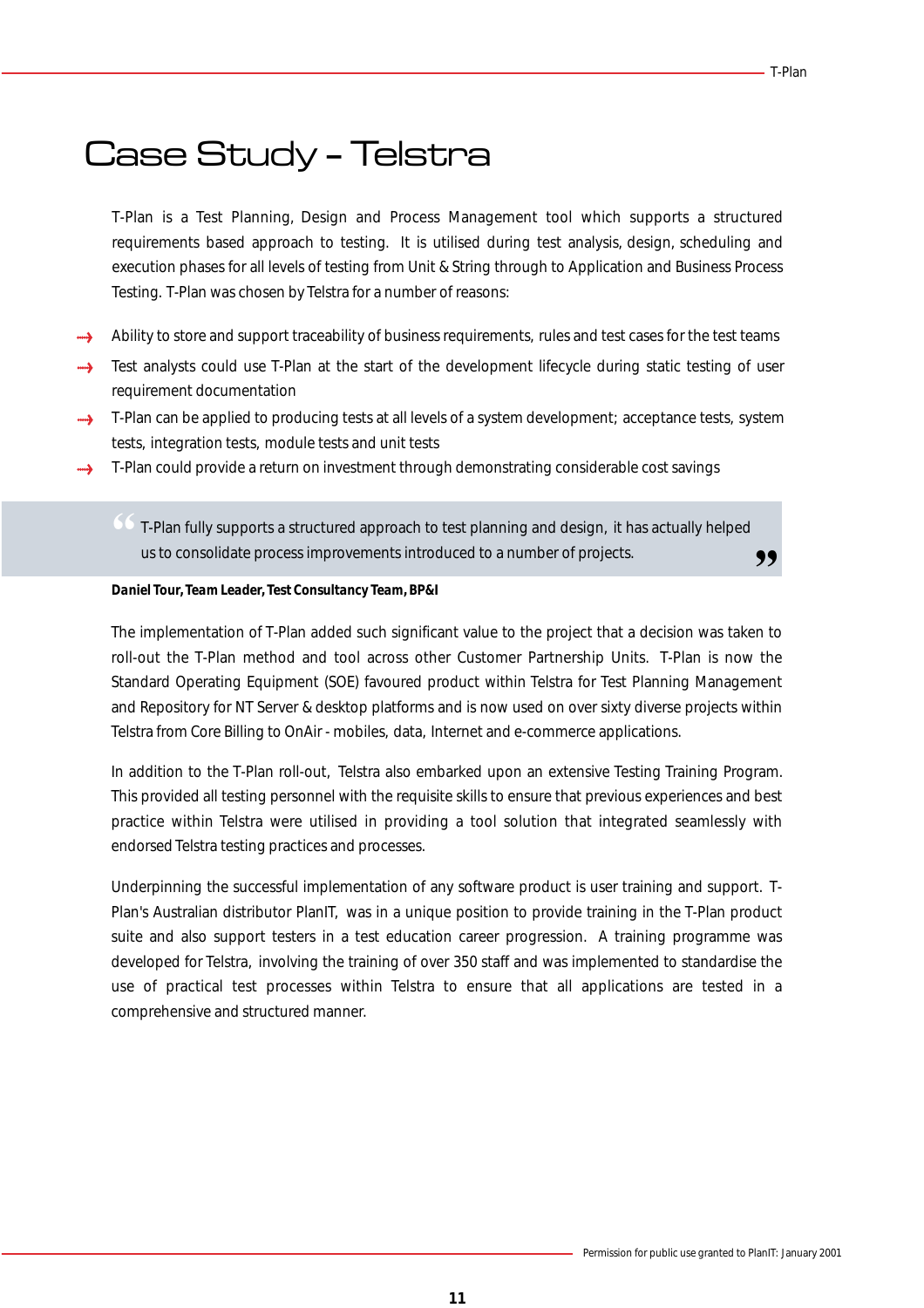# Case Study - Telstra

Following several project specific training courses PlanIT tailored a Telstra specific program to explain how the decomposition of the testing process into key activities enables test analysts, programmers, developers and business analysts alike to thoroughly exercise test requirements and determine fitness for purpose. The key learning points of the program were:

- Implementation of a structured approach to testing
- Functional decomposition and risk analysis of the system under test **forces**
- Definition and prioritisation of test conditions from
- Effective test scripting techniques force
- Interpretation of test metrics  $\epsilon$
- <u>en andre</u> Problem management
	- " A testing programme was devised for all UPS A/P's and Testers within Telstra. It showed how ,, other organisations did testing and maybe how we could test in the future. It also showed us that a structured approach with traceability and accountability is the way to go when testing software.

#### *Michael Dawes - Release Manager - Rating & Finance Development - Telstra Core Billing & DboR*

The creation of a T-Plan Support Centre was an initiative undertaken by Telstra to assist with on-going test process improvement within the organisation. Specific objectives of the TPSC are to reduce the cost of testing and to increase the speed of software delivery. This is being achieved through:

- Reducing redundancy and improving productivity in test activities by ensuring best-fit implementation  $\epsilon$ models for T-Plan across Telstra projects
- Increasing effectiveness of tool usage by leveraging T-Plan usage best practices across Telstra
- Transferring expert product knowledge from PlanIT consultants to Telstra staff  $\epsilon$
- **Local** Reducing turn-around times for problem resolution by providing a focal point for T-Plan support inhouse to Telstra
- Facilitating the analysis of testing practices with an emphasis on risk analysis, thereby reducing non-**Same** critical testing and increasing speed to market
	- " T-Plan is a sophisticated tool-set that provides significant benefits to projects committed to 99 implementing mature testing processes, and then introducing a tool that supports those processes. PlanIT provided two consultants who helped us set up the T-Plan Support Centre focussing on the correct introduction of the tool and making sure that users always had a place to go if they ever needed help. I've no doubt that this saved months of work by correcting problems before they even occurred.

#### *Chris Warren, Team Leader, I &ES Tools, Telstra Business Unit Service Provision*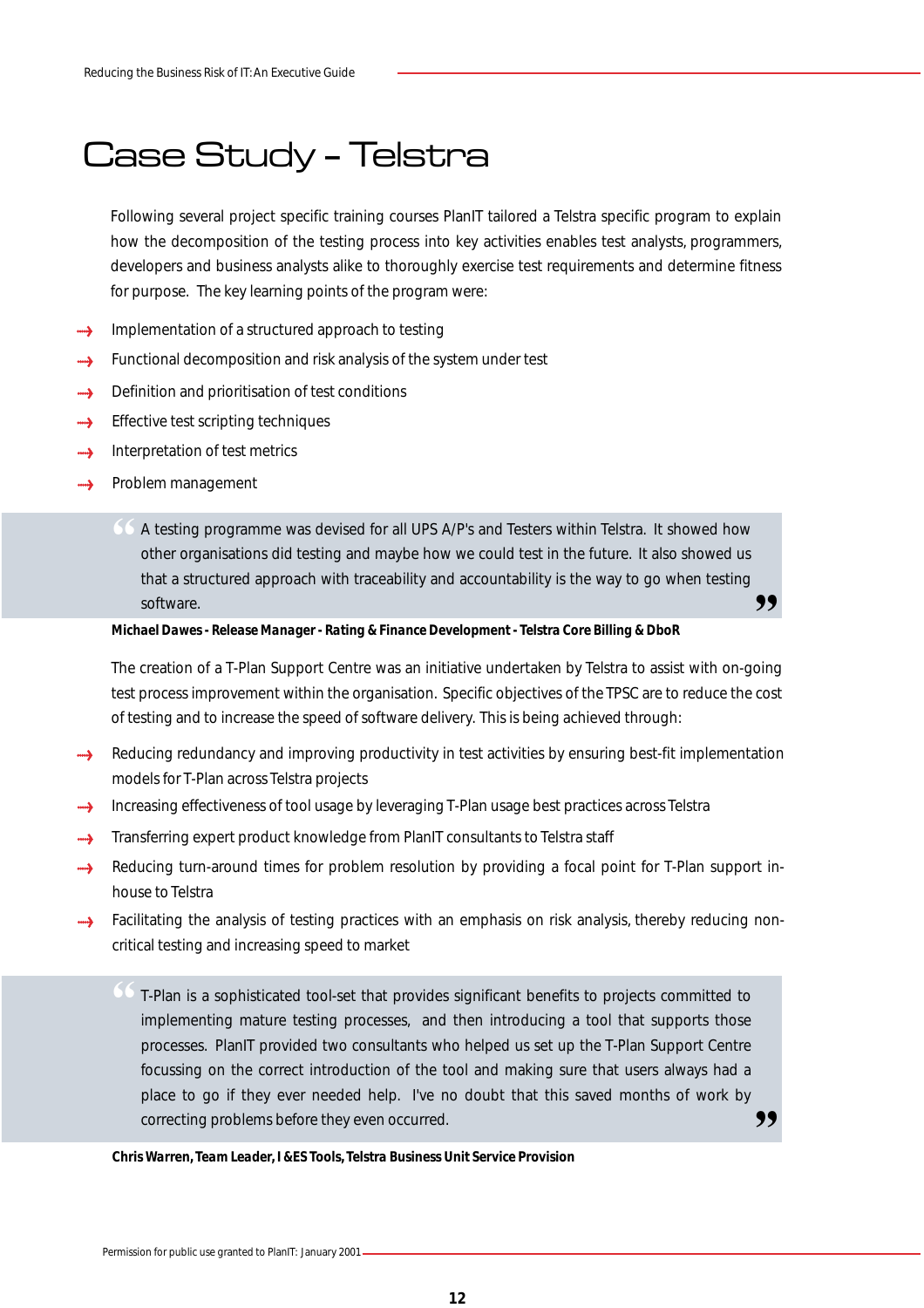# The T-Plan Process Management Solution Solution Solution Solution Solution Solution Solution Solution Solution

T-Plan was designed as a process management tool from the outset. It has continued to prove itself at high profile client sites such as the International Securities Market Association (ISMA).

 $\overline{\bullet}$  The introduction of a testing methodology and process across the product range is proving  $\overline{\bullet}$  itself by saving time and resources. itself by saving time and resources.

Over the years T-Plan tools have been adopted by many City institutions, the UK Government, utility companies, Telco's and other leading organisations in the UK and abroad who are committed to measuring, managing and assuring the high quality of core assets inherent in IT, know-how, and efficient business process.

" T-Plan is fully consistent with Ovum's Test Management philosophy.

99 If you need to introduce more order structure and visibility into your testing process, you will welcome the T-Plan method and tool.

#### *Ovum Evaluates: Software Testing Tools 2000*

As can be seen from the extracts and statements from respected sources quoted in this set of three papers (see page 21 for content summary of set), corporate governance and IT governance are one and the same. Information management is crucial to the survival and success of the organisation, knowledge is an asset.

In 2003 the law will begin to force companies to report on organisational risks and intangible assets. Effective processes, and the management tools to leverage the information they provide, are urgently required to ensure management have, and can prove the credibility of, the information they will be responsible for accurately reporting.



Most sources estimate IT risk as between 50% to 70% of the risks faced by businesses as we move deeper into the new economy - the IT revolution. If this is the case, T-Plan tools are well positioned to help organisations remove a significant element of business risk while; complying with new regulations, implementing best practice, improving productivity and reducing costs.

### *It's hardly surprising that Ovum and many of the world's leading businesses rate T-Plan as the pre-eminent QA/test process management tool.*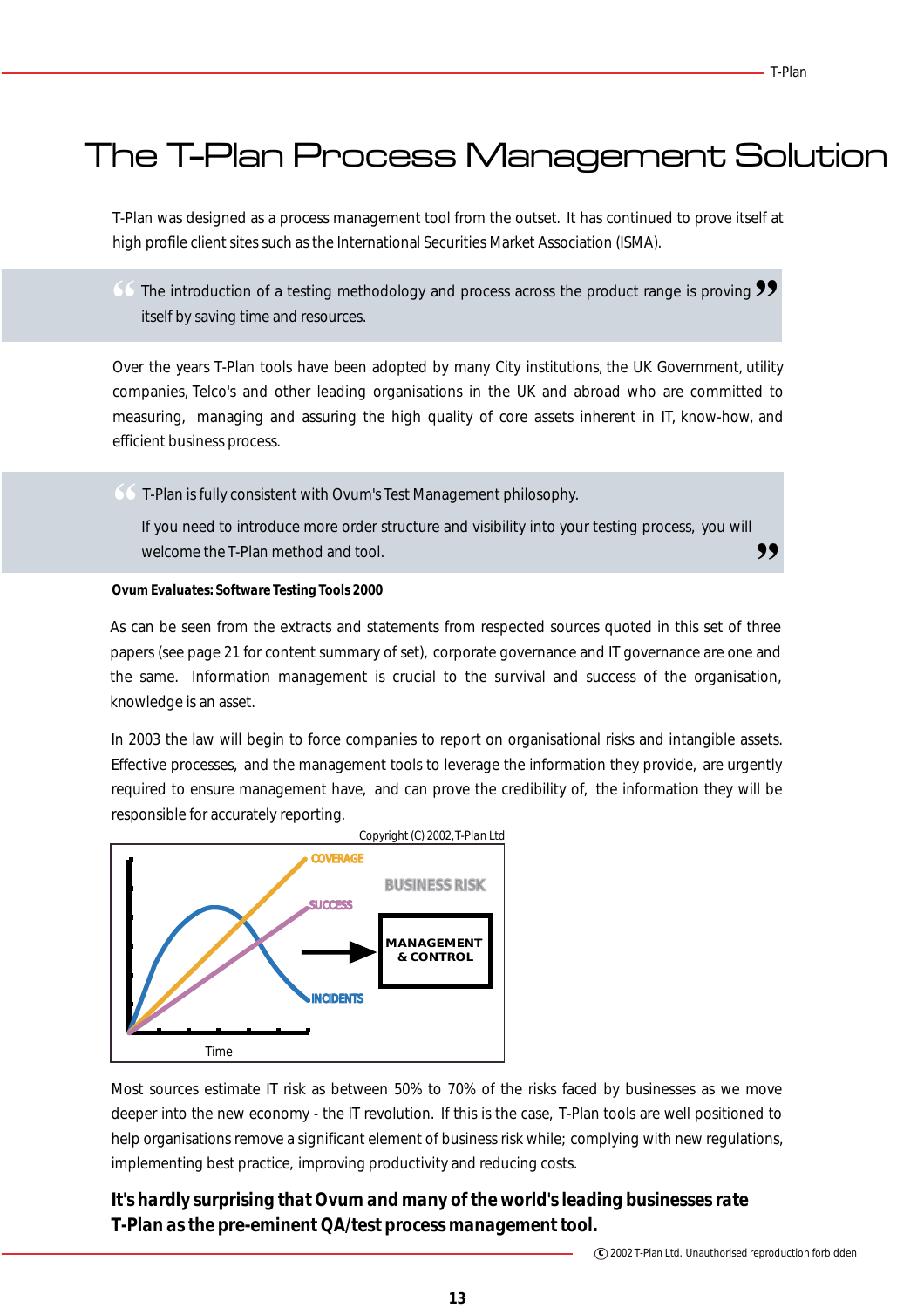# **Conclusions**

Software Quality Management (SQM) is a relatively new term to most executive management, many may not even be aware of the scale of the problem.

The examples of IT disaster selected for this report were drawn from over 50 major incidents reported on various SQM web sites during the months of September and October 2001. These disasters consistently demonstrate:

### Lack of access to effective quality assurance processes and tools, and the *management information they provide at user, management and board level, is a high-cost and high-risk business strategy.*

After 11th September 2001, John Gilligan, the US Air Force's deputy CIO, with the security threats posed by weak and poor quality IT, was driven to publicly state:

" It is clear that the quality of software design and testing in the past does not measure up to ,, the needs of the present or the future," Gilligan said. "I challenge the leaders in the software industry, especially in the wake of the physical attacks on this nation, to establish new standards of software quality, as well as effective methods to reduce the impact of current vulnerabilities.

This report concludes that, with senior management commitment to measurable quality, a structured approach to quality assurance can make a significant difference to development, implementation, integration, upgrade and maintenance of small and large scale IT business assets; improving the overall performance of the business, its systems and processes, while reducing the costs of achieving higher performance.

In order to achieve these significant business benefits and rise to Mr. Gilligan's challenge; business, political and other leaders need to make a commitment to best practice.

- $\rightarrow$  Investing in proven processes and efficient tools
- Understanding the costs and risks associated with change and IT
- Building on best practice by fostering a culture of continual process improvement  $\rightarrow$
- → Leveraging the business QA/test data assets to provide repeated and consistent business value across back and front office business systems and processes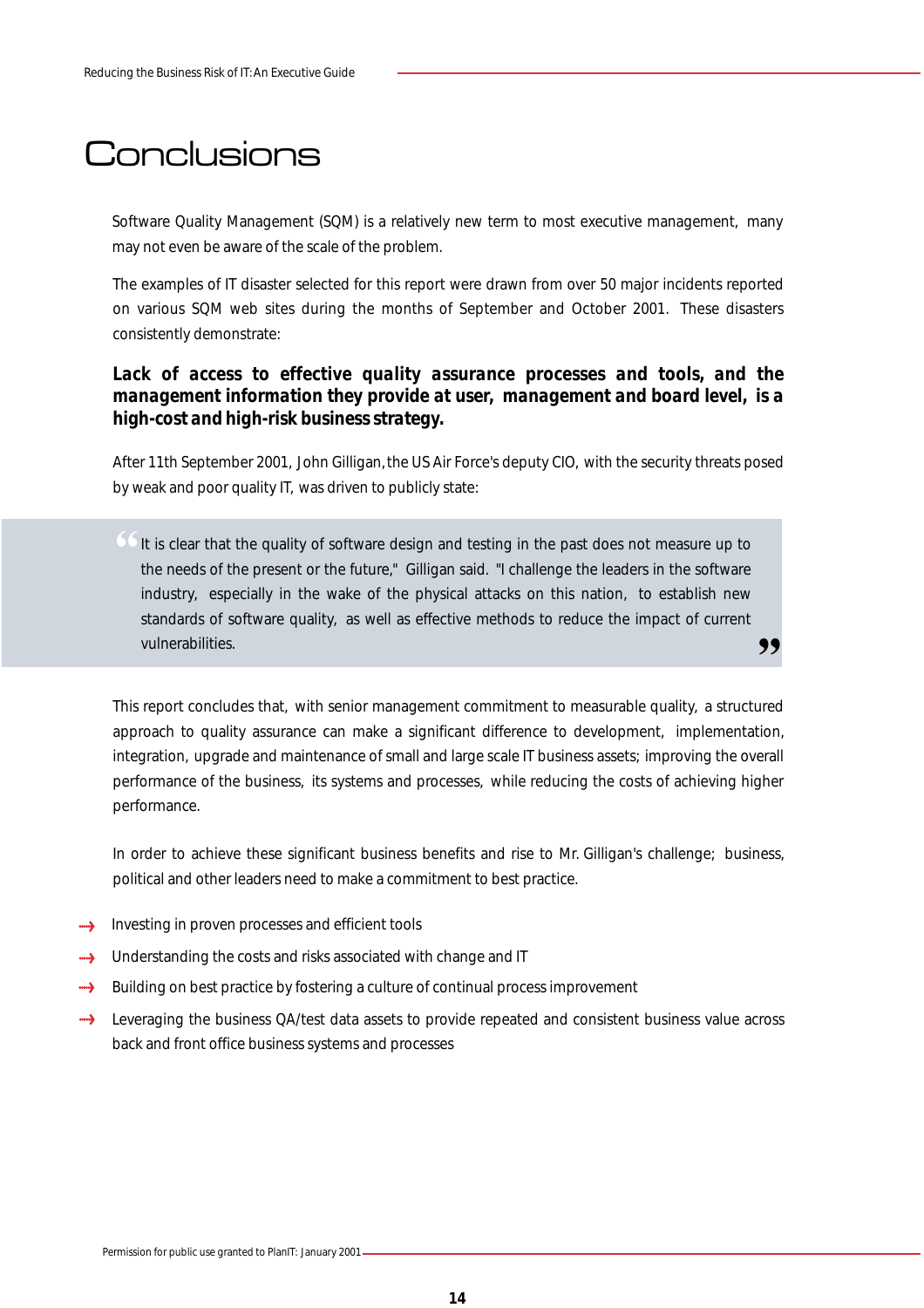# T-Plan QA Management Solutions

T-Plan has gained its expert knowledge of software quality assurance and test management since 1984. The T-Plan tools, incorporating the 'V' Model management process, are delivering results in over 100 blue chip clients worldwide. We are able to provide a comprehensive range of testing related services to support clients in test management and test execution.

The services comprise:

- Creation of Test Strategies and Test Plans
- Implementation of formal test processes and methodologies .....
- Implementation of test automation **Loose**
- QA Management Tools installation .....
- QA Management Tools implementation within a project/s  $\rightarrow$
- Review of current practices
- QA Management Tools customisation .....
- QA Management Tools upgrades
- QA Management Tools conversions ......

" 99 If you need to introduce more order, structure and visibility into your testing process, you will welcome the T-Plan method and tool.

*Ovum Evaluates, Software Testing Tools, 2000*

#### **T-Plan QA Management Tools**

T-Plan QA Management Tools may be obtained direct from T-Plan, or via a network of T-Plan authorised professional quality assurance partners operating in most regions throughout the world.

The QA Management Tools comprise:

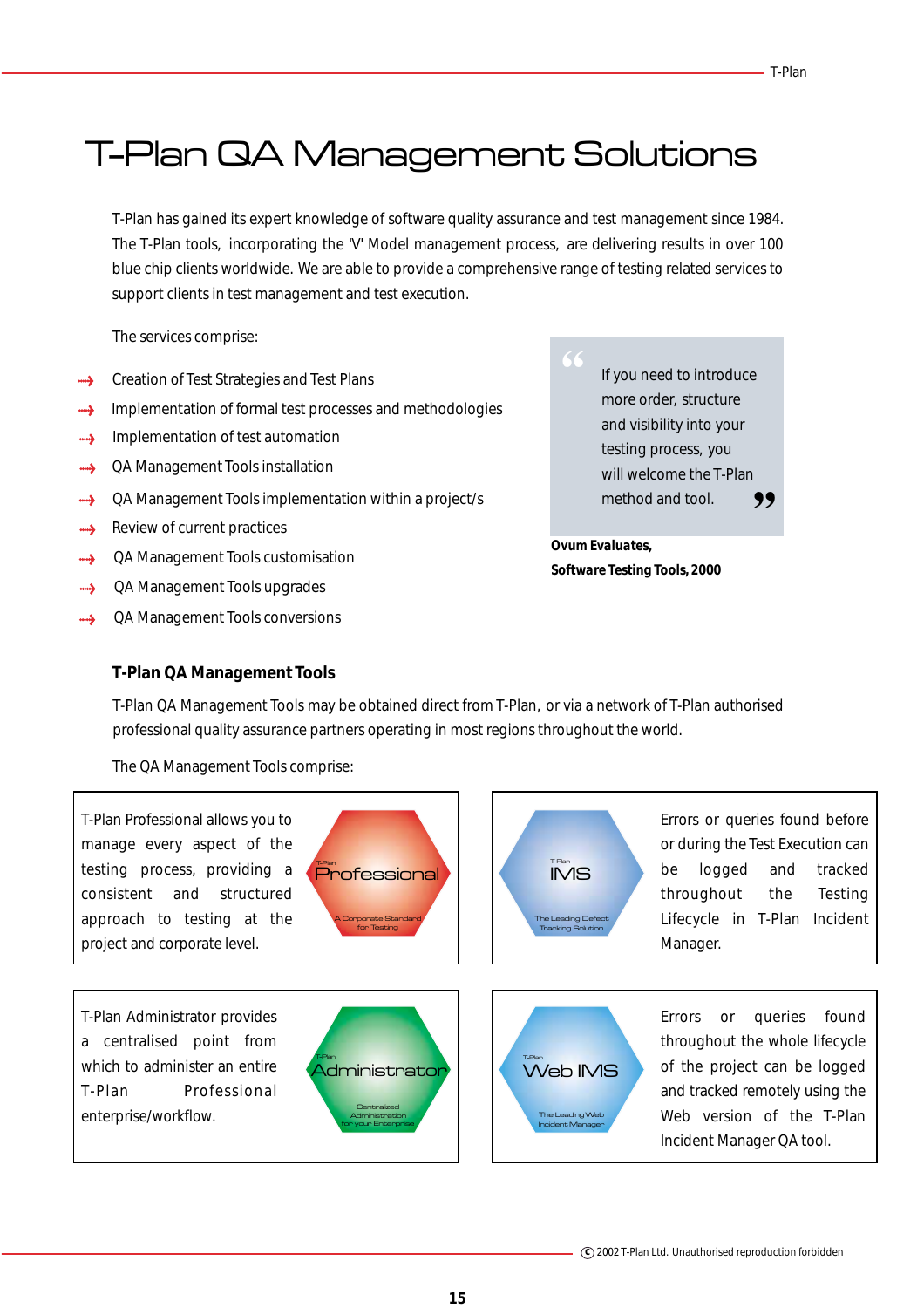# IT Quality Assurance

The T-Plan suite of quality management tools has been designed to address the business and IT risk and quality assurance issues identified in this report.

It enables senior management to accurately identify, assess, manage and control the business, operational and IT risks; from design through to implementation and ongoing use or maintenance of the business systems.

 $\begin{array}{l} \textcircled{f} \text{I-Plan is one of a few testing tools that start at the beginning of the development lifecycle.} \end{array}$ 

*Ovum Evaluates: Software Testing Tools, 2000*

#### **T-Plan Benefits**

- Captures the knowledge base of the business, establishing a risk benchmark
- Facilitates best practice process, compliance, and validation throughout the enterprise أأسد
- Empowers executives with measurability, auditability, and accountability en<br>Soone
- Improves user confidence, trust and efficiency .....)

#### **Insurance**

Using T-Plan reduces costs and risks associated with Digital Risk insurance. It enables businesses to prove and validate their digital risk exposure, and it enables underwriters to accurately assess, monitor and audit digital risks.

T-Plan helps organisations and executives reduce exposure to:

- $\rightarrow$  3rd party liability
- 1st party losses  $\ell_{\text{even}}$
- Crime  $\epsilon$
- Product or service failure
- Business interruption......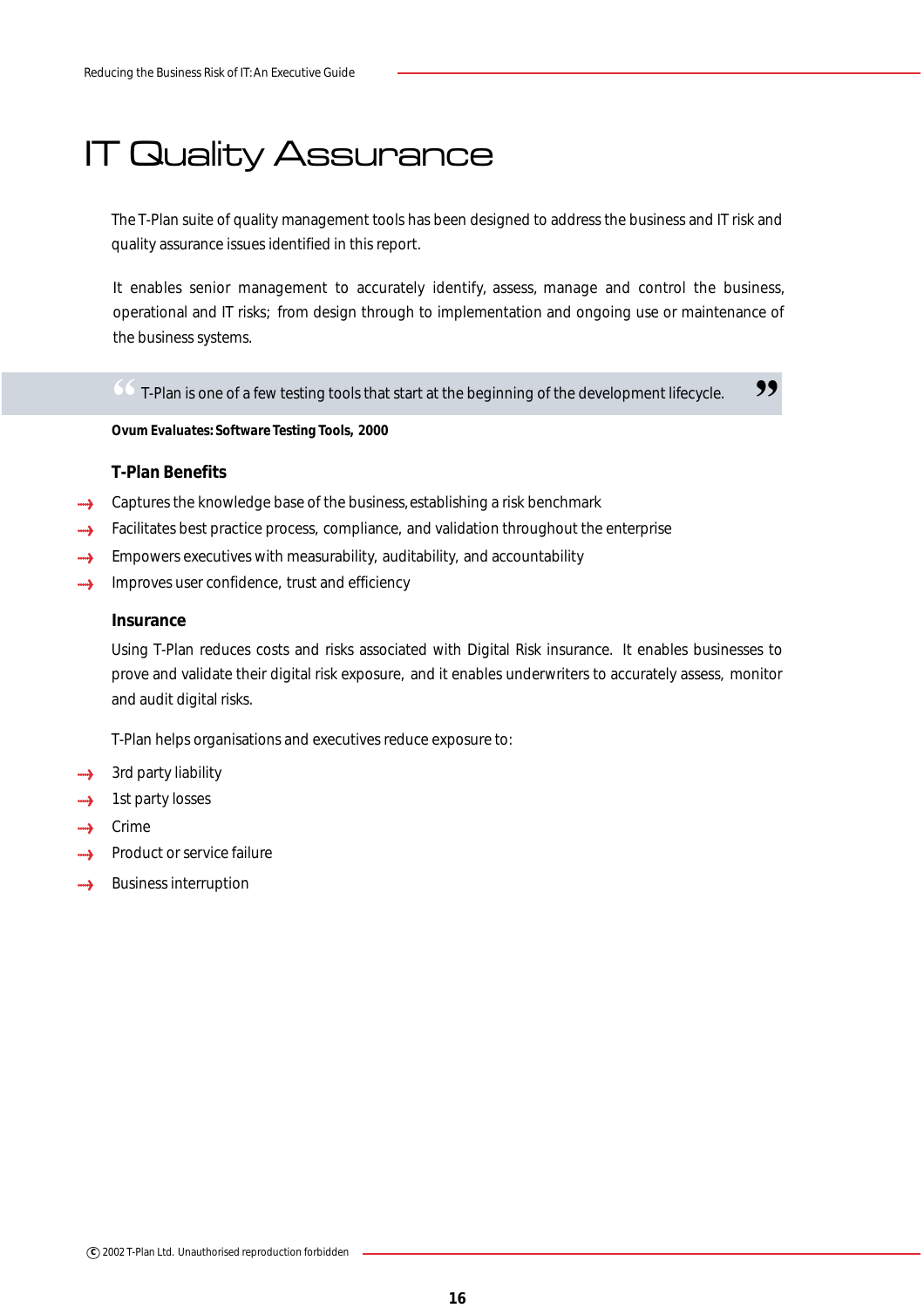### Executive Features & Benefits Summary of T-Plan

The T-Plan product features and associated benefits are presented segmented into three groups:

- *IT and Operations Management*  $\rightarrow$
- *Project and Personnel Management* **Access**
- *Business and Financial Management*

#### **IT and Operations Management**

| Feature               | <b>Benefit</b>                               |
|-----------------------|----------------------------------------------|
| <b>Insurable Risk</b> | Reduced exposure to business recovery risk.  |
|                       | Reduced exposure to underwriting risk.       |
|                       | Reduced Premiums.                            |
|                       | Reduced Data Protection risk exposure.       |
|                       | Reduced 3rd party risks.                     |
| <b>Assurable Risk</b> | Reduced exposure to business risk.           |
|                       | Improved stakeholder reputation.             |
|                       | Quantifiable and accountable IT and business |
|                       | development.                                 |
|                       | Reduced liabilities.                         |
|                       | Defined and measurable IT/IP data assets and |
|                       | associated risks.                            |

#### **Project and Personnel Management**

| Feature                        | <b>Benefit</b>                                                        |
|--------------------------------|-----------------------------------------------------------------------|
| <b>Clarity and Visibility</b>  | Improved communications throughout project<br>and system life cycles. |
|                                | Reduced ambiguity and error.                                          |
|                                | Improved user trust and confidence.                                   |
|                                | Quantifiable performance and accountability.                          |
| <b>Structure and Framework</b> | Proven method incorporating best practice.                            |
|                                | Knowledge capture and continuous process<br>improvement.              |
|                                | Reduced user training and error.                                      |
|                                | Enables "What if" project change and business                         |
|                                | risk analysis.                                                        |
|                                | Reduced user training and error.                                      |
|                                | business<br>Validates regulatory and<br>rule                          |
|                                | compliance.                                                           |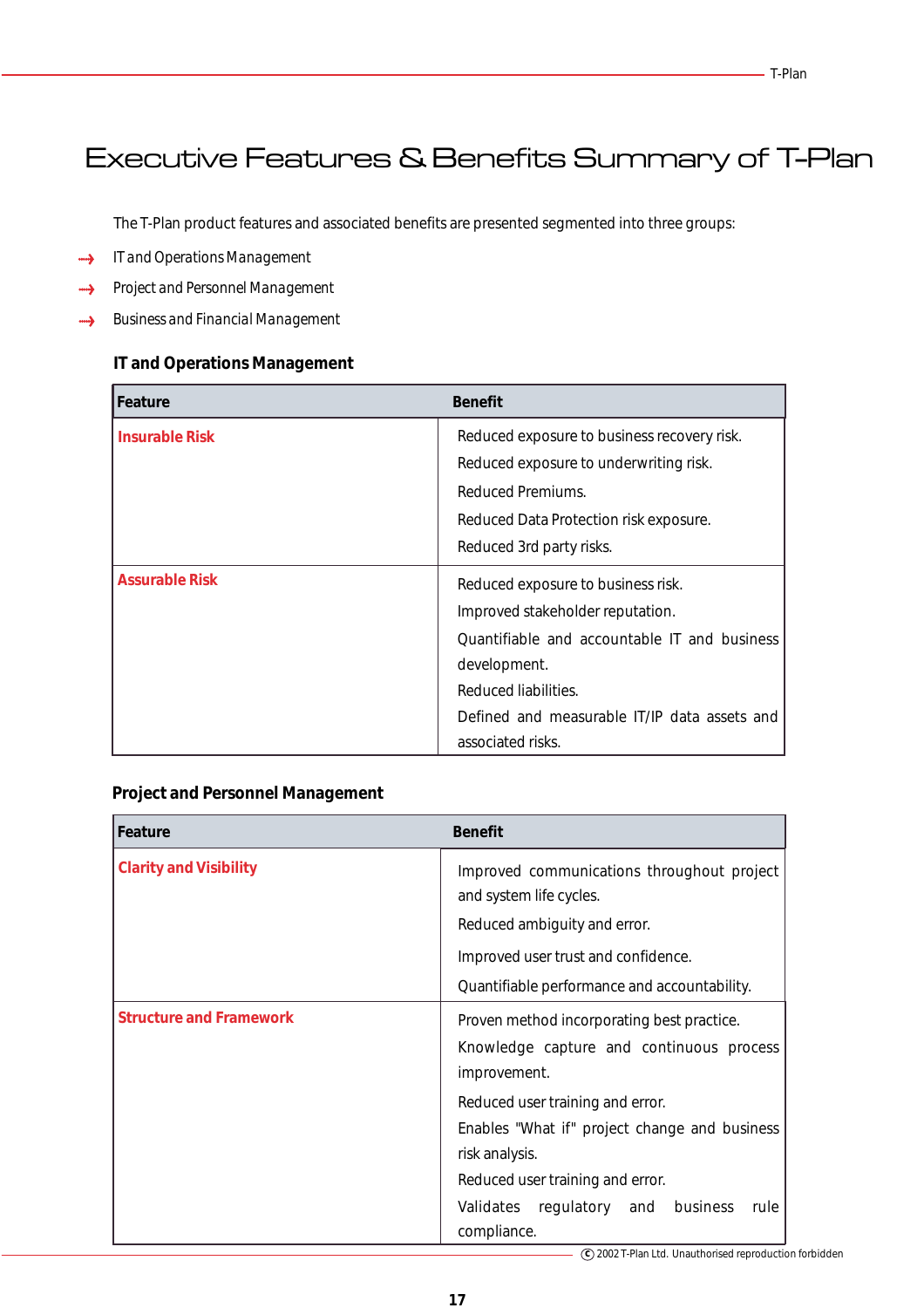# Executive Features & Benefits Summary of T-Plan

### **IT and Operations Management**

| <b>Feature</b>                                                                                                   | <b>Benefit</b>                                                                                                                                                                                                                                                                                                                                            |
|------------------------------------------------------------------------------------------------------------------|-----------------------------------------------------------------------------------------------------------------------------------------------------------------------------------------------------------------------------------------------------------------------------------------------------------------------------------------------------------|
| <b>Incorporates the 'V' Model</b>                                                                                | Robust and proven process.<br>Enables business managers, and other project<br>personnel, to track impacts of technical changes<br>against business requirements.<br>Provides structure, control and auditability to                                                                                                                                       |
| <b>Field Proven since 1990</b>                                                                                   | quality assurance.<br>Robust tool and utility set.<br>Proven platform, environment, and application<br>independence.<br>Intuitive and easy to use interface for all levels of<br>user.                                                                                                                                                                    |
| <b>Most Highly Rated Tool Globally</b><br>Rated by Ovum Ltd, an independent<br>specialist evaluation consultancy | Widely accepted and used by professional QA<br>and test personnel.<br>Supported in three time zones.<br>Broad range of interfaces to industry leading IT<br>tools; from requirements management test<br>execution to maintenance, supporting the entire<br>life cycle of the asset.                                                                       |
| <b>Independent Management Tool</b>                                                                               | T-Plan Ltd ownership is not associated with test<br>execution tools, or other QA tools.<br>It incorporates direct links to leading third party<br>tools and incorporates open interfaces for other<br>tools to be linked easily.<br>The T-Plan products are complimented by an<br>independent professional user group, chaired by<br>the Bank of England. |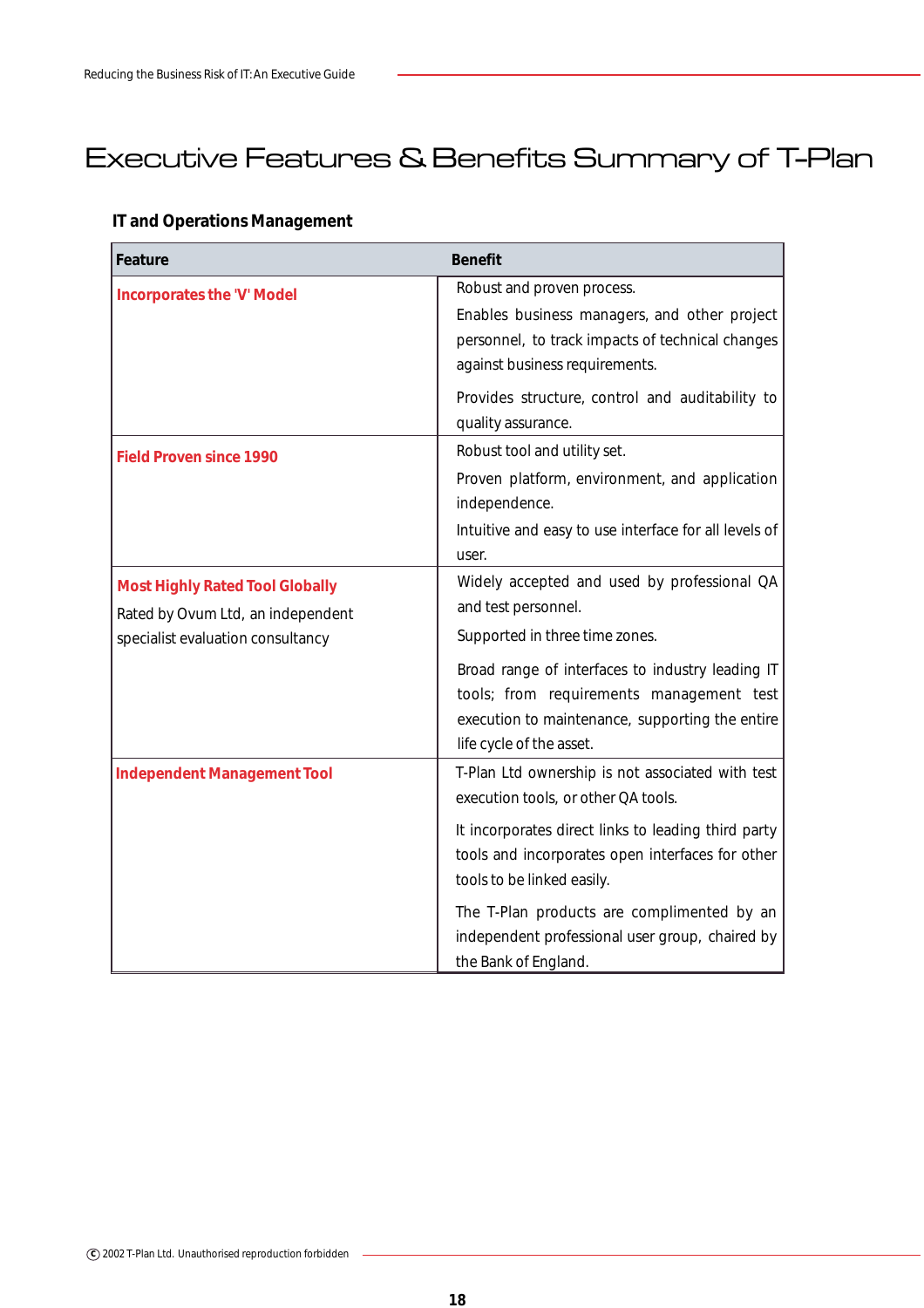# The 'V' Model

Test Process Management (TPM) is concerned with controlling all the testing activities and the automated support tools used in a project, within a dedicated management environment. TPM is based upon a professionally recognised industry standard - 'The V-Model', which supports each stage of the system development life cycle.



*V Model Schematic, Copyright (C) 2002, T-Plan Ltd*

As can be seen from the diagram, the 'V' model is constructed with each component being interdependent with the next. This structure enables changes to be cross-referenced throughout the system, allowing impacts of change to be assessed before the change is implemented.

The objective is to ensure every element in the system is validated at the earliest possible stage, to the quality criteria set out by the business managers, providing a comprehensive and measurable audit trail of the systems actual capabilities.

The benefits of this level of control and management over quality assurance are compounded when changes are introduced. With a manual system, checking the impact of even minor changes is complex, time consuming, and prone to human error. With T-Plan this is a simple 'what if' function of reporting impacts of the proposed changes at both technical and business levels, allowing the risk of potential error / fault correction to be identified, together with potential for 'knock-on' or efficiency costs to the business.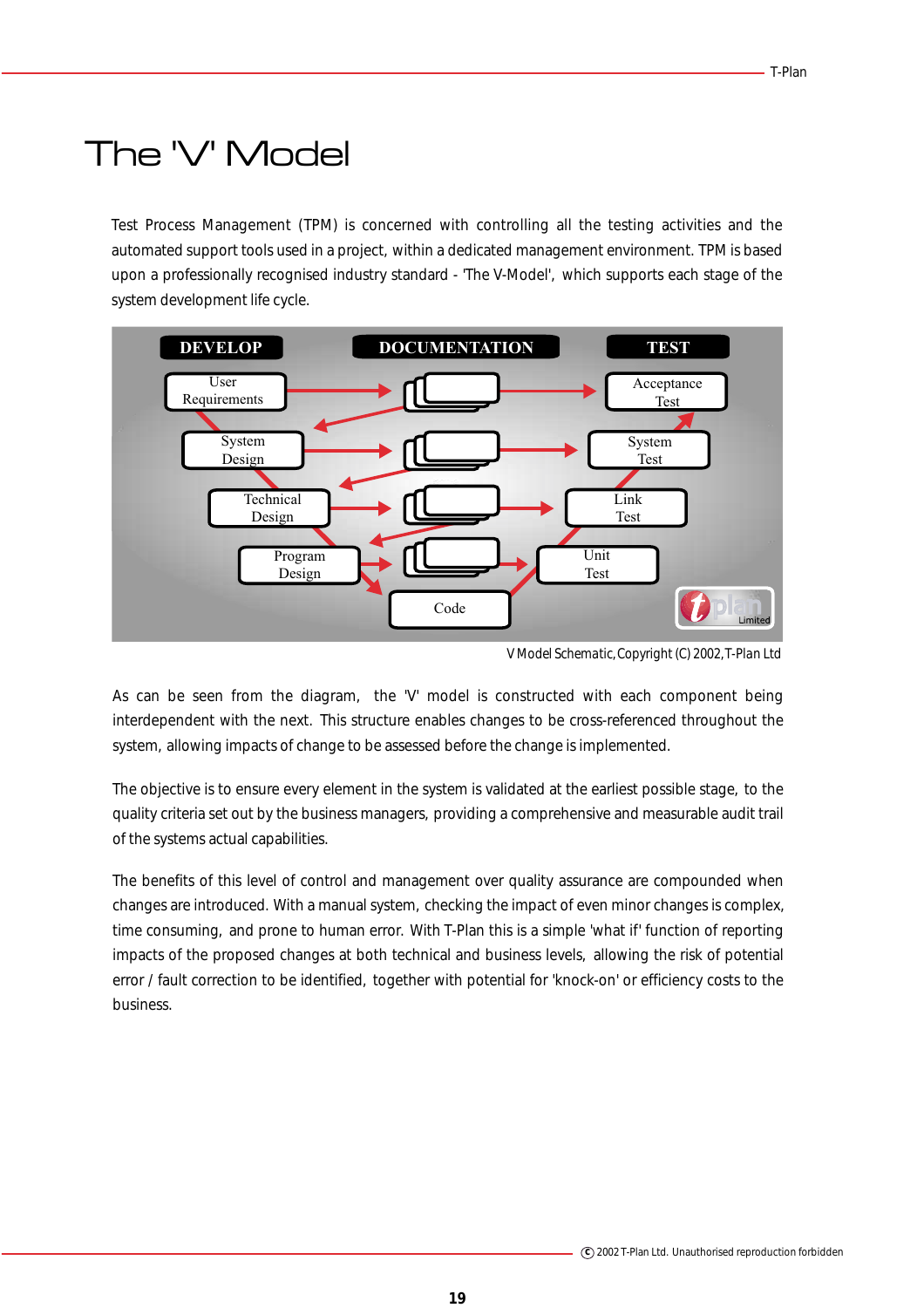# **Credits**

#### *Concept and Design:*

Charlie Wheeler Charlie@t-plan.co.uk

#### *Research and Compilation:*

Marc Allenet

MAllenet@t-plan.co.uk

#### *Contributing Editor:*

Sam Claydon

Sam@t-plan.co.uk

#### *Additional papers available in this "Executive Guide To" series:*

- An Executive Guide To: Managing IT Costs  $\longrightarrow$
- An Executive Guide To: Building Regulation into IT and Process  $\longleftrightarrow$

*For further information please contact:* **sales@t-plan.co.uk**